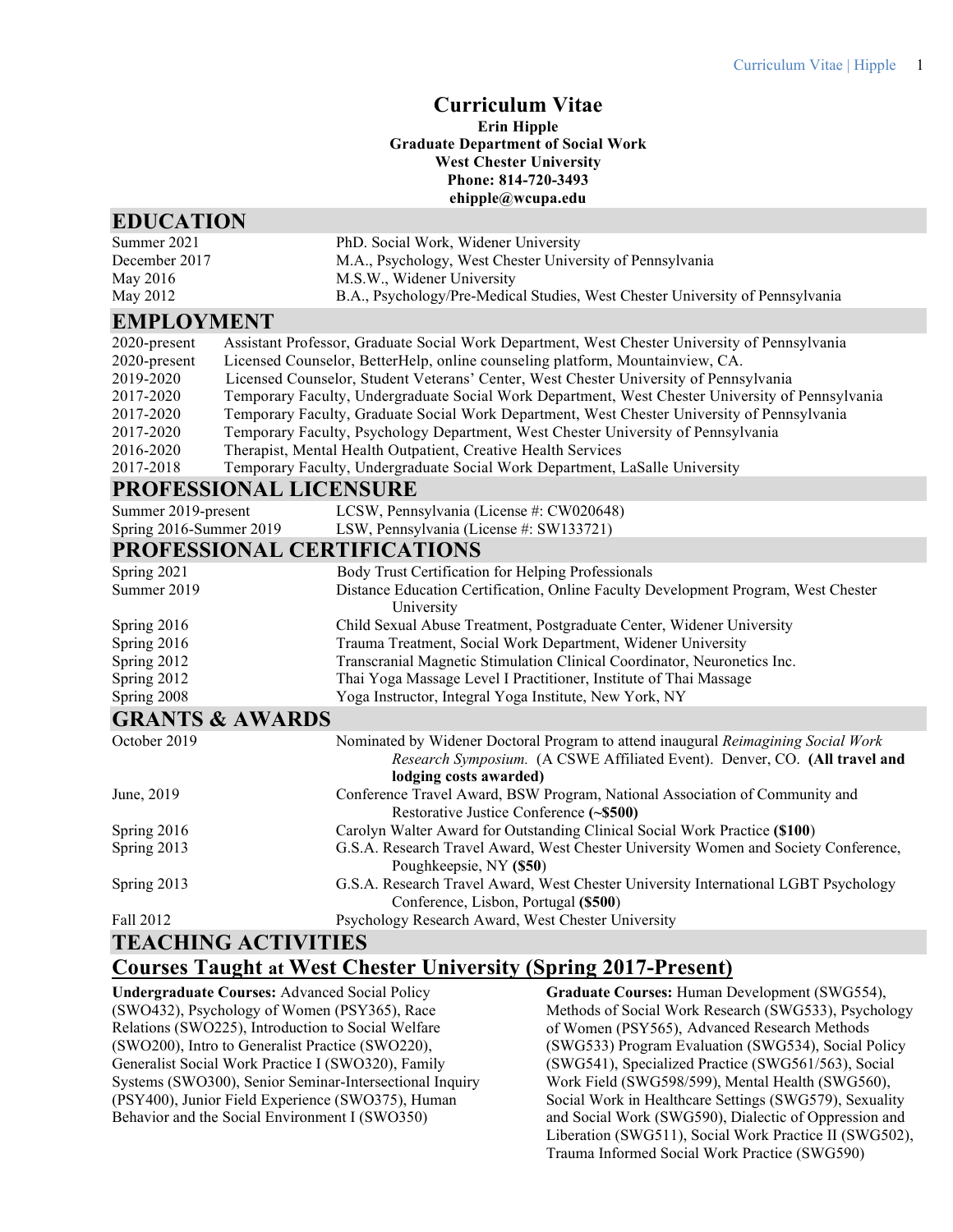# **Guest Lecture, Consultation, & Facilitation**

- **Arcadia University (Fall 2020-present):** Identity Lab Facilitator in conjunction with PSY572, Graduate Counseling Program. I*nvited by Dr. Michael Morrow.*
- **Arcadia University (Spring 2020-present):** Working with Transgender and Nonbinary Clients. *Internship Seminar for Graduate Counseling Students. Invited by Dr. Michael Morrow*.
- **Arcadia University (Spring 2019-present):** Clinical Considerations for Working with Individuals Across the Gender Spectrum. *Multicultural Psychology for Clinical Counselors, invited by Dr. Lauren Reid.*
- **Arcadia University (Fall 2017-Fall 2018):** Clinical Considerations for Working with Cisgender Women and Girls. *Graduate Multicultural Psychology for Clinical Counselors, invited by Dr. Angela Gillem.*

# **SCHOLARSHIP**

#### **Academic Publications**

- Hipple, E., Tennile, J., Bohrman, C. (2021). Approaching sexuality in service spaces: An invitation to deeper inquiry. *Positive Approaches Journal.* In Press.
- Hipple, E., Reid, L. Gomez, J., Williams, S., Wilcott, J., & Petyon, C. Disrupting the pedagogy of hypocrisy: How do we move beyond teaching students how to survive white supremacy? *Advances in Social Work*. In press.
- Hipple, E., Soltis, D., Hyers, L. (2020). Queering study abroad*. Frontiers: Interdisciplinary Journal of Study Abroad,* Dickinson College, Carlisle, PA*.*
- Hipple, E., Angiollilo, A., Grant, O. (2018). Chapter 8: Challenges for transgender and non-binary client populations. *Social Work with Lesbian, Gay, Bisexual, Transgender and Queer Populations: An Interactional Perspective,* Routledge, New York, NY.

Hipple, E. (2018). SPECTRUM Award Winner Announcement. *Association of Women in Psychology Newsletter*.

Sullivan, J., Hipple, E., & Hyers, L. (2017*).* Female disempowerment disguised as a Halloween costume*. The Open Family Studies Journal,* 9 (1), 60-75.

*\*authors listed alphabetically in line with feminist scholarship*

# **Manuscripts Under Revision for Publication Manuscripts Under Review for Publication**

Ventura, L., Chiarelli-Helminiak, C. M.**,** Frankel, A., Hipple, E., Ibrahim, J., Sharma, S., Wolcott, J., &, Metz, S. M. (under review). Unprecedented times: Experiences of social work and public health professionals in times of public crises. *Journal of Social Work in Public Health.*

#### **Manuscripts in Preparation**

Satterly, B., Dyson, D., Houser, L., Turner, G., Williams, S., Hipple, E. (2021). *Practice readiness of masters level social work (MSW) professionals and dual degree MSW and human sexuality studies professionals.* Submission recipient pending.

### **Research Collaborations in Progress**

Metz, S., Chiarelli-Helminiak, T., Frankel, A., Ibrahim, J., Hipple, E. (2020-2021). *Experiences of social workers and public health professionals in the field during COVID-19.* \*Names in red: Student Collaborators

### **CEU Workshops**

Hipple, E., Williams, S., Wilcott, J., Reid, L., Gomez, J., & Petyon, C. (2020). *Disrupting the pedagogy of hypocrisy: How do we move beyond teaching students how to survive white supremacy?* Presented at the Association for Women in Psychology Conference. Held remotely, March, 2021.

# **Conference Presentations**

- Hipple, E., Hyers, L., Soltis, D. (2021). *Queer Culture Shock: Student Strategies for Safely Navigating Foreign Contexts.* Presented for Sticks and Stones (SXS) Student Summit, Berlin, Germany.
- Hyers L., Medina, R., Hipple, E., (2021). Gender Targeted Marketing Stereotypes of Infantilizing and Sexualizing Evident in the Marketing of Sars-Cov-2 Pandemic Safety Masks to Women and Girls. Virtual Association for Psychological Science Conference.
- Hipple, E., Gill, A., J. Wolcott, Lee, A. (2021). *Body Liberation in Clinical Psychology, a Call to Action.* In preparation for AWP Conference submission.
- Hyers, L., Medina, R., Hipple, E. (2021) *Gender Stereotypes in Marketing of Coronavirus Protection Masks.* Presented at Virtual AWP Conference.
- Hipple, E. (2021) Panel Participant. SoTLA conference West Chester University of Pennsylvania. January 2021
- Wysor-Nguema, S., Hipple, E., Lapcinski, N., Breton, D., Evans, K. (2019) *Whiteness and Our Responsibility to Dismantle White Supremacy.* Restorative Justice Circle Facilitation. National Association of Community and Restorative Justice Conference, Denver, CO.
- Hipple, E. (2018). *Addressing Systemic Oppression in University Settings: An Interactive Workshop*. Accepted at the 2018 Center for Social Work Education (CSWE) Conference, Orlando, FL.
- Hipple, E. & Wysor-Nguema, S. (2018). *JUSTalk: Conversations and Skill Building for Racial and Gender Equity*. Presented at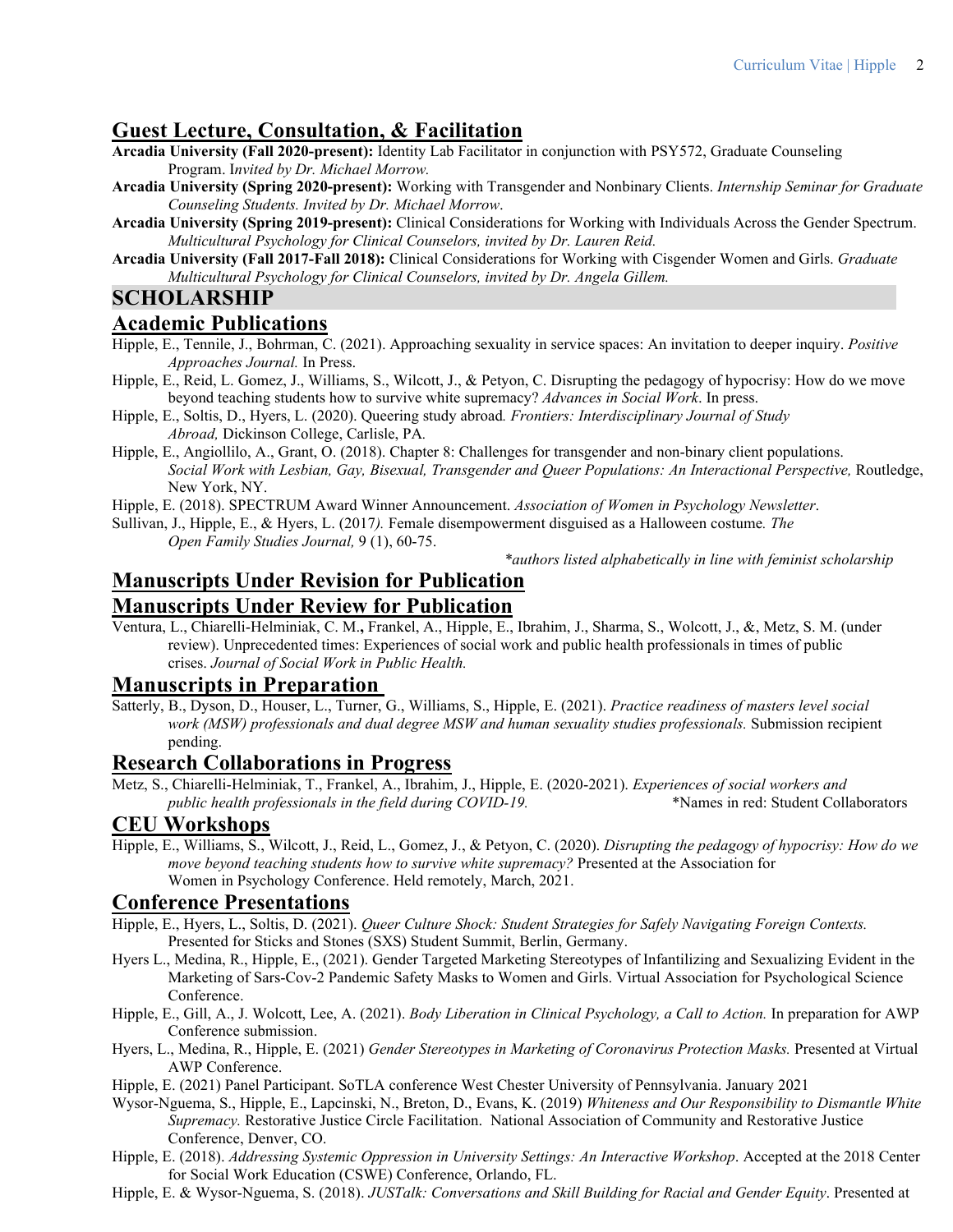the annual Association of Women in Psychology Conference, Philadelphia, PA.

- Hipple, E. (2018). *SPECTRUM Award Symposium on C. Fiani's paper, A System of Transphobic Injustice: Microaggressions toward Transgender and Gender Nonconforming People in the Criminal Justice System.* Discussant at the Association for Women in Psychology Conference, Philadelphia, PA.
- Hipple, E. (2018). *Addressing Systemic Oppression in the Classroom: A Faculty Primer for West Chester.* Scholarship of Teaching, Learning, and Assessment Conference, West Chester University, West Chester, PA.
- Hyers L., Hipple, E. (2017). *Disguise and Conquer: Alternatives to Sexualization and Infantilization of Women and Girls in Mass-Marketed Halloween Costumes.* Presented at Pennsylvania Psychology Conference (PAPC). Millersville University, Millersville, PA.
- Hipple, E., Soltis, D. & Hyers, L. (2017). *Queering Study Abroad.* Gender and Sexual Minority Conference, Kutzown University, Kutztown, PA.
- Soltis, D., Hipple, E., & Hyers, L. L. (2016). *Queering AWP.* Association for Women in Psychology Conference, Pittsburgh, PA.
- Hipple, E., & Hyers, L.L. (2014). Yoga for feminists...feminism for yogis: Connections, critiques, and exercises for activists. Paper presented at the annual Pennsylvania State System of Higher Education Women's Consortium Conference, Bloomsburg University, Bloomsburg, Pennsylvania.
- Hipple, E., Hyers, L., Sallade, S. (2013) *Yoga for feminists...feminism for yogis: Connections, critiques, & a short activity.* Presented at the Women and Society Conference. Poughkeepsie, NY.
- Soltis, D., Hipple, E.., Hyers, L. (2013). *Identity politics when studying abroad--negotiating sexual orientation, gender identity, ethnicity, sex, and health status.* Poster presented at the 2013 PASSHE Summit - Inclusive Excellence and International Education: Expanding Our Community Together. Shippensburg, PA.
- Hipple, E., Soltis, D., Hyers, L. (2013). *Identity politics when studying abroad—negotiating sexual orientation, gender identity, ethnicity, sex, and health status.* Symposium presented at the First International LGBT Psychology Conference, Lisbon, Portugal.
- Hipple, E. (2013). *Yoga and activism: Practices for de-stressing and rebuilding.* Roundtable presented at the First International LGBT Psychology Conference.Lisbon, Portugal.
- Burdge, J., Hyers, L., Hipple, E. (2013). *Thinking critically about culture and happiness in an undergraduate positive psychology course.* An examination of cross- cultural attitudes toward happiness. Poster presented at Association for Psychological Science, Washington, DC.
- Hyers, L. L. & Hipple, E. (2012). Politics of identity negotiation in the study abroad experience. Presentation for the Psychology Department & Psychology Club. West Chester University.
- Bunk, J., Clark, A., Hyers, L., Shivde, G., Hipple, E. (2012) *The importance of undergraduate research in psychology.* A student and faculty symposium to discuss the benefits of student research. Presented to West Chester University Academic Faculty. West Chester, PA.
- Crooms, A., Hipple, E., Hyers, L. (2012) *Safe space in your suitcase: LGBT identity for students abroad.* Poster presented at International Issues Conference, West Chester, PA.
- Hipple, E. (2011). *Mindfulness and eating: The biological, social and emotional components of our relationship with food and mindfulness-based interventions to assist in kinder eating habits.* Workshop presented at ACAC Center, West Chester, Pennsylvania.

\*Names in red: Student Collaborators

# **SERVICE CONTRIBUTIONS**

#### **Graduate Social Work Department**

| Spring 2022        | Lead Faculty, SWG563: Specialized Practice in Social Work.                                                                                                          |
|--------------------|---------------------------------------------------------------------------------------------------------------------------------------------------------------------|
| Fall 2021          | Co-lead faculty with Dr. Alison Neff, SWG561: Specialized Practice in Social Work.                                                                                  |
| Fall 2021          | Graduate Social Work Anti-Oppression Education Committee. West Chester University, West Chester,                                                                    |
|                    | PA.                                                                                                                                                                 |
| Spring 2021        | Graduate Social Work Scholarship Committee. Chaired by Tina Chiarelli-Helminiak, West Chester<br>University, West Chester, PA.                                      |
| Spring $2021$      | Self study writing group contributor for CSWE Reaffirmation, SWG561/598 and SWG563/599.                                                                             |
| Winter/Spring 2021 | Admissions committee, Graduate Department of Social Work, West Chester University, West<br>Chester, PA.                                                             |
| Fall 2020-present  | Objective Structured Clinical Examination (OSCE) participant and room facilitator, Graduate<br>Department of Social Work, West Chester University, West Chester, PA |
|                    |                                                                                                                                                                     |

# **School of Education and Social Work**

#### **West Chester University**

| $\mathbf{C}$ ourige to the Ducfassion |                                                                                              |
|---------------------------------------|----------------------------------------------------------------------------------------------|
| Spring 2021-Present                   | LGBTQIA+ University Caucus Member                                                            |
| Fall 2021                             | Co-Lead, New Faculty Training initiative as organized through the LGBTQIA+ University Caucus |

#### **Service to the Profession**

Fall 2021 Facilitator, Navigating Difficult Conversations in the Classroom. Zoom seminar provided to primary and secondary educators. Hosted by Advanced Tutoring Network.

Summer 2021 Manuscript reviewer, Journal of Human Rights in Social Work. Invited to review by Dr. Shirley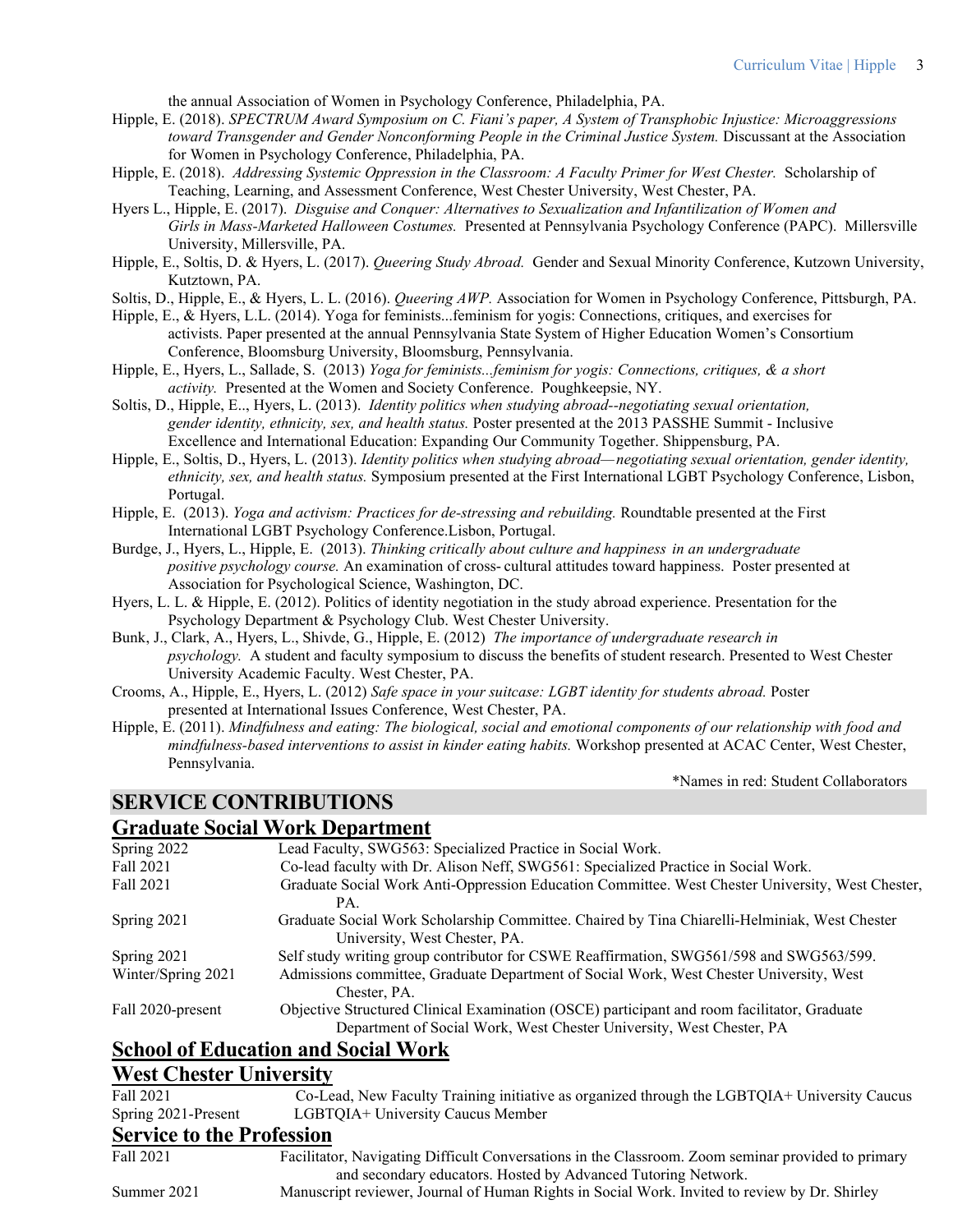|             | Gatenio Gabel, Fordham University, Bronx, NY.                                                          |
|-------------|--------------------------------------------------------------------------------------------------------|
| Spring 2021 | Manuscript reviewer, Sex Roles, Invited to review by Dr. Rachel Calogaro, Kent State University,       |
|             | Kent. OH.                                                                                              |
| Fall 2020   | Conference Presentation Reviewer, Association of Women in Psychology (AWP), for AWP                    |
|             | Annual Conference, held virtually, 2021.                                                               |
| Fall 2020   | Manuscript reviewer, <i>Advances in Social Work</i> , invited to review by Dr. Valerie Decker, Indiana |
|             | University, Indianapolis, IN.                                                                          |
| Fall 2020   | Manuscript reviewer, Sex Roles. Invited to review by Dr. Janice Yoder, Kent State University, Kent     |
|             | State, OH.                                                                                             |
| Spring 2020 | Manuscript reviewer, Sex Roles. Invited to review by Dr. Janice Yoder, Kent State University, Kent,    |
|             | OH.                                                                                                    |
| Spring 2018 | Proposal Reviewer, CSWE 2018 Conference, Orlando, FL                                                   |
| Fall 2017   | Proposal Reviewer, AWP 2018 Conference, Philadelphia, PA                                               |
|             |                                                                                                        |

# **CURRICULUM DEVELOPMENT**

| Spring 2022.             | Elective Curriculum Development, Trauma Informed Social Work Practice (SWG590).                                                                                              |
|--------------------------|------------------------------------------------------------------------------------------------------------------------------------------------------------------------------|
| Spring 2021              | Elective Curriculum Development, Human Sexuality and Social Work Practice (SWG590). Submitted                                                                                |
|                          | to Dr. Kerrie Ocasio and the Curriculum Committee, Graduate Department of Social Work,<br>West Chester University of PA.                                                     |
| Summer 2020              | Elective Curriculum Development, Social Work in Healthcare (SWG579). Revised and updated                                                                                     |
|                          | syllabus and assignments for this course and provided my syllabus for curriculum<br>review/master syllabus use.                                                              |
| <b>Fall 2018</b>         | Curriculum development, Race Relations (SWO225). Developed a classroom and written assignment                                                                                |
|                          | related to the documentary $13th$ to be included in the curriculum of an undergraduate<br>interdisciplinary and diversity course. West Chester University, West Chester, PA. |
| <b>MEDIA APPEARANCES</b> |                                                                                                                                                                              |
| Fall 2021                | Interviewed by E. Finkelstein for Brut Media, Paris, France regarding research and                                                                                           |
|                          | manuscript: Female disempowerment disguised as a Halloween costume. Video released                                                                                           |
|                          | October 30, 2021 on Facebook, Twitter, Instagram, and Brut Media website.                                                                                                    |
| Fall 2021                | Interviewed by Kelly, L. The Big Issue Magazine, Glasgow, UK. regarding research and                                                                                         |
|                          | manuscript: Female disempowerment disguised as a Halloween costume. Publication date<br>pending.                                                                             |
| Fall 2021                | Interviewed by Ryu, J. USA Today regarding research and                                                                                                                      |
|                          | manuscript: Female disempowerment disguised as a Halloween costume. Published October<br>18, 2021.                                                                           |
| <b>Fall 2019</b>         | Hipple, E., & Hyers, L. Television Appearance: Interview with ABC Dateline regarding research and                                                                            |
|                          | manuscript: Female disempowerment disguised as a Halloween costume. Aired October 31,<br>2019.                                                                               |
| Fall 2019                | Hyers, L. & Hipple, E. Television Appearance: Interview featured on ABC Good Morning America                                                                                 |
|                          | regarding research and manuscript: Female disempowerment disguised as a Halloween<br>costume. Aired November 1, 2019.                                                        |
| Fall 2019                | Hyers, L. and Hipple, E. (2019) Is Halloween sexist? Researchers say yes. Article by S. Snyder.<br>Philadelphia Inquirer, Philadelphia, PA. Printed October, 29, 2019.       |
| Fall 2019                | Hipple, E. Radio Interview. Does Halloween have sexist overtones? KDKA Radio,                                                                                                |
| Fall 2019                | Pittsburgh, PA. Aired October 30, 2019.<br>Hipple, E., and Hyers, L. featured in Women don't wear masks: Gender differences in                                               |
|                          | Halloween costumes and why they matter. Elsesser, K. of Forbes Magazine.<br>Published October 31, 2019.                                                                      |
| Fall 2017                | Hyers, L. & Hipple, E. When it comes to sexy Halloween, women just can't win.                                                                                                |
|                          | USA Today. Interviewed by Dastagir, A.E. Published October, 2017.                                                                                                            |
|                          |                                                                                                                                                                              |

## **PROFESSIONAL DEVELOPMENT**

| Summer 2021 | Blue Light Transformative Justice Initiative six week TJ primer. Community Participant.         |
|-------------|-------------------------------------------------------------------------------------------------|
| Summer 2021 | Foundations of Strozzi Somatics, Strozzi Institute. Facilitated by Staci K. Haines and Maggie   |
|             | Williams. Coaching sessions facilitated by Dara Silverman.                                      |
| Spring 2021 | EMDR Clinical Training, Trauma Specialists of Maryland. Facilitated by Rachel Harrison, LCPC,   |
|             | NCC. Anticipated completion, May 2021.                                                          |
| Spring 2021 | Body Trust Certification. Be Nourished, Portland, Oregon. Faciliated by Hilary Kinavey, LPC and |
|             | Dana Sturtevant, MS, RD, LD.                                                                    |
| Spring 2021 | CAT-911 Abolitionist Community Action Mental Health Crisis Training, hosted by CAT-911, Los     |
|             | Angeles, CA. Anticipated completion January 31, 2021.                                           |